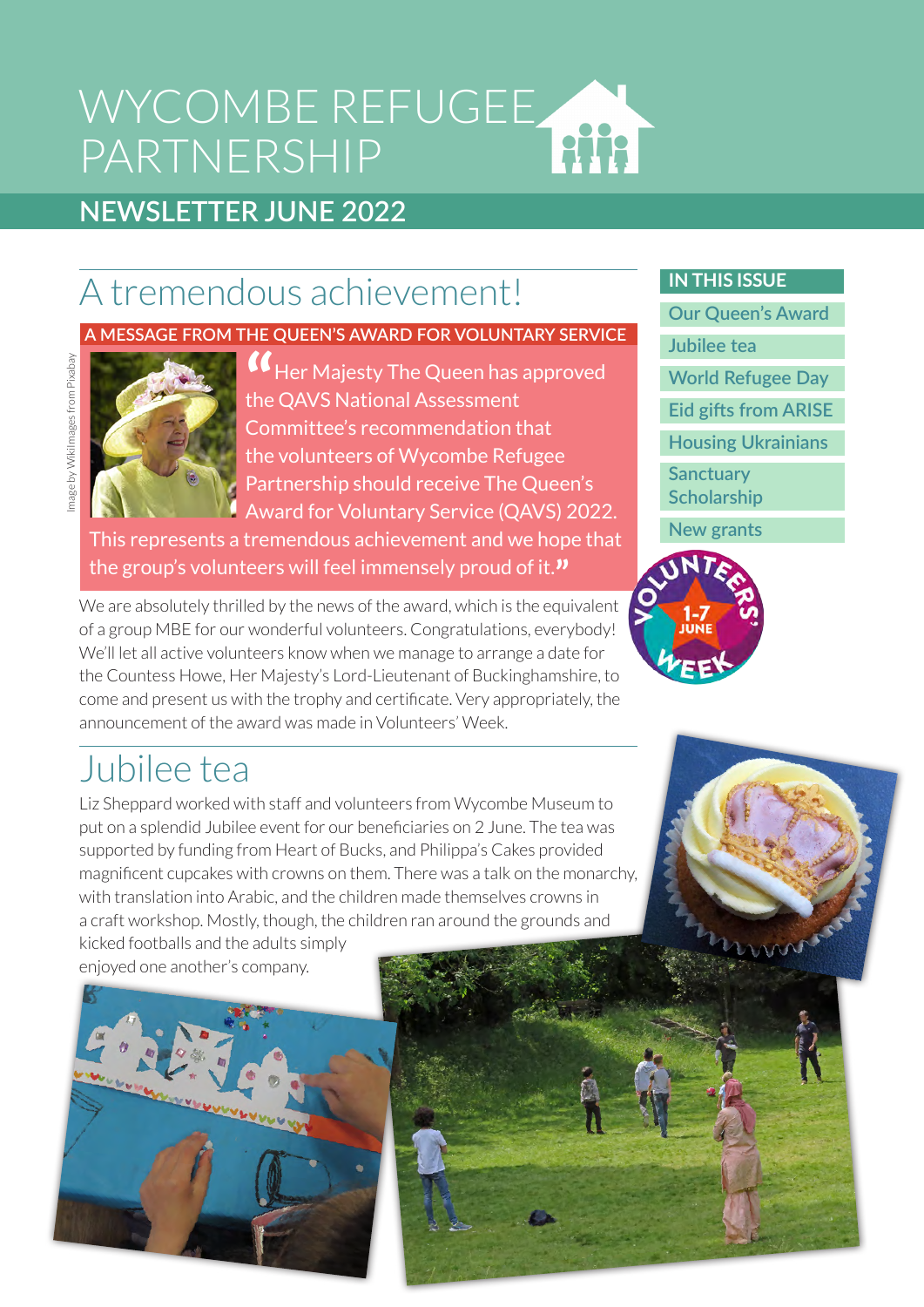# <span id="page-1-0"></span>World Refugee Day

### **Speak out for Wycombe Refugee Partnership**



World Refugee Day is on 20th June and we're inviting volunteers to use this as an opportunity to deliver a talk about WRP.

This will help to raise the profile of what we do and encourage more people to support us.

If you belong to a local group such as WI or a faith group like a church or mosque, we'd urge you to

ask whether they'd be interested in hosting a talk to commemorate this special date.

We know the subject of refugees and asylum seekers is close to your heart.

Our team has prepared a speech that you can use.

Do get in touch for more information.

#### **Put the fun into fundraising—create this authentic Syrian feast for your friends!**

Award-winning refugee restaurateur Imad Alarnab, whose family we helped when they first arrived in the UK, has put together a special menu for WRP, to help us with our fundraising.

So why not put your apron on, line up your best kitchen tunes and invite your friends round to savour the ways our culture is enriched by the flavours and tastes of our international refugee brothers and sisters. We have made the recipes into this lovely leaflet, along with some information about Imad and about WRP.

Share Imad's story with your dinner guests and ask them to consider donating to refugees and asylum-seekers in need, either on our website—[www.wycombe-refugees.org/get-involved](https://www.wycombe-refugees.org/get-involved) —or scan the QR code on the leaflet. You can print out the pdf that accompanies this newsletter, or we can send you a hard copy.

Why not ask your local shops and organisations to display the leaflet? Email [rhirhiscott@gmail.com](mailto:rhirhiscott@gmail.com) with your address and she will post some out to you.

[If you would like more information, please email us at fundraising@](mailto:fundraising@wycombe-refugees.org) wycombe-refugees.org

# Eid gifts from the girls of ARISE

At the beginning of May, to mark the celebration of the end of the month of Ramadan, about 60 children whom WRP supports were gifted a number of lovely and beautifully wrapped Eid gifts and Amazon vouchers. These were prepared by a group of girls called ARISE (A Rise In Spiritual Excellence) which is part of the Wycombe Islamic Society, or WISE, initiative. Each present was accompanied by a handmade decorated and signed Eid Mubarak card. This all brought a huge joy and smile to the faces of many children.

An enormous thank you to all the girls from ARISE who participated and led this initiative.



#### MisterMashtots**WORLD REFUGEE DAY** Día Mundial de los Refugiados



Create an authentic<br>Syrian Feast F Syrian Feast For<br>World past for **Syrian Feast for<br>World Refugee Day!**<br>I<sup>mad Alamab.aws...</sup>